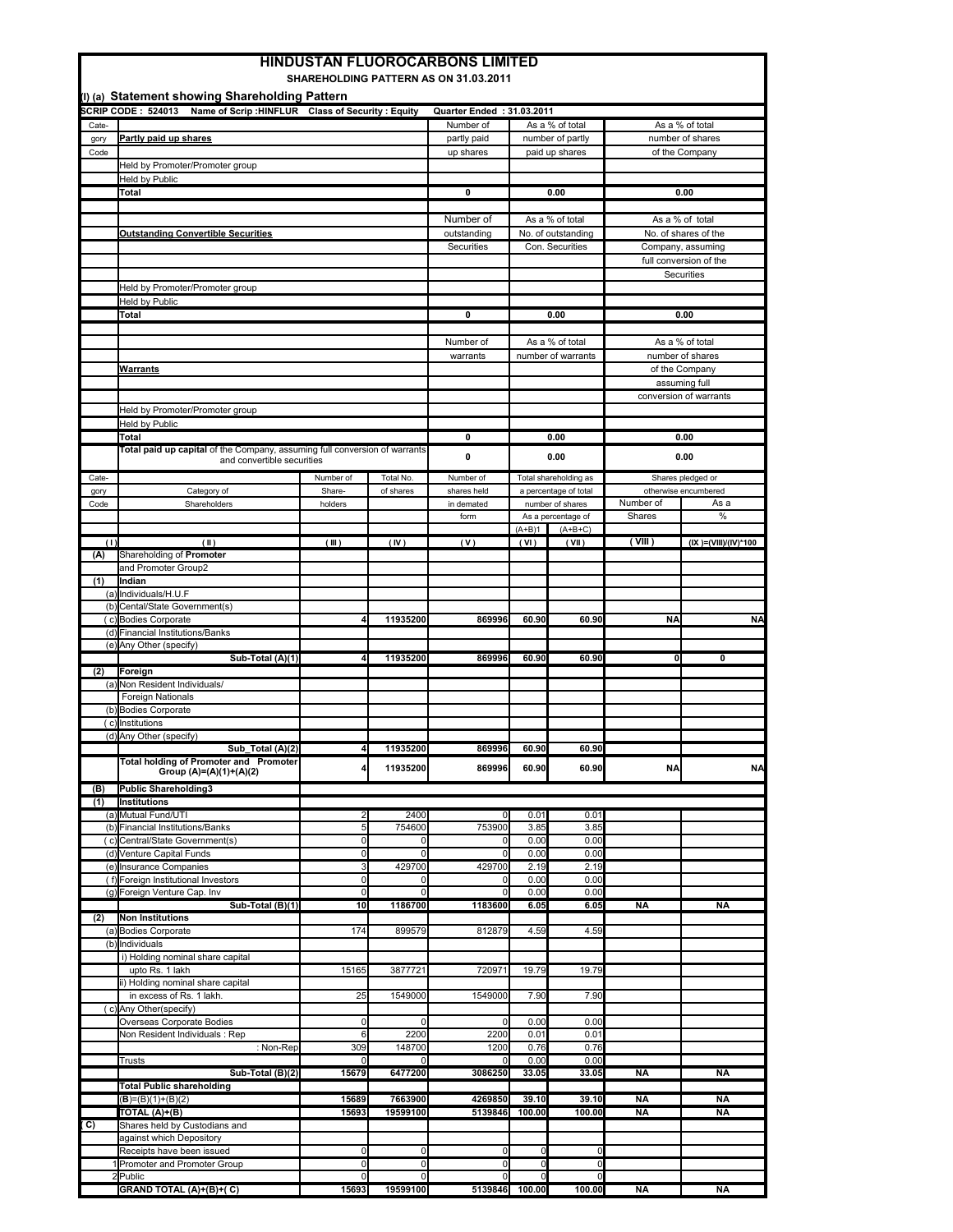| $(1)$ $(b)$    | Statement showing shareholding of persons belonging to the category "Promoter and Promoter Group" |                          |                                           |                                           |                            |                                                                          |  |  |  |
|----------------|---------------------------------------------------------------------------------------------------|--------------------------|-------------------------------------------|-------------------------------------------|----------------------------|--------------------------------------------------------------------------|--|--|--|
|                | Name of the shareholder                                                                           | <b>Total shares held</b> |                                           | Shares pledged or otherwise<br>encumbered |                            |                                                                          |  |  |  |
| Sr.No.         |                                                                                                   | <b>Number</b>            | As a % of<br>grand total<br>$(A)+(B)+(C)$ | <b>Number</b>                             | As a<br>Percentage         | As a % of grand<br>total $(A)+(B)+(C)$<br><b>OF SUB-Clause</b><br>(l)(a) |  |  |  |
| (1)            | [II]                                                                                              | TIL )                    | (IV)                                      | ( V )                                     | $(VI) = (V)/$<br>(III)*100 | (VII)                                                                    |  |  |  |
|                | <b>IHINDUSTAN ORGANIC CHEMICALS LTD</b>                                                           | 11060000                 | 56.43                                     |                                           |                            |                                                                          |  |  |  |
| $\overline{2}$ | <b>IHINDUSTAN ORGANIC CHEMICALS LIMITED</b>                                                       | 5200                     | 0.03                                      |                                           |                            |                                                                          |  |  |  |
| 3              | <b>A P INDUSTRIAL DEVELOPMENT CORPN LTD</b>                                                       | 869996                   | 4.44                                      |                                           |                            |                                                                          |  |  |  |
| 4              | A P INDUSTRIAL DEVELOPMENT CORPN LTD                                                              |                          | 0.00                                      |                                           |                            |                                                                          |  |  |  |
|                | <b>TOTAL</b>                                                                                      | 11935196                 | 60.90                                     |                                           | 0.00                       | 0.00                                                                     |  |  |  |

| $(1)$ (c) | Statement showing shareholding of persons belonging to the category "Public" and holding<br>Imore than 1% of the total number of shares |                      |                                                                                                                             |  |  |  |  |
|-----------|-----------------------------------------------------------------------------------------------------------------------------------------|----------------------|-----------------------------------------------------------------------------------------------------------------------------|--|--|--|--|
|           | <b>ISr. No. IName of the shareholder</b>                                                                                                | <b>No. of shares</b> | Shares as percentage of total no. of<br>shares {i.e.Grand Total(A)+(B)+C)<br>indicated in statement at para(1)(a)<br>above} |  |  |  |  |
|           | IINDUSTRIAL DEVELOPMENT BANK OF INDIA<br>LIMITED                                                                                        | 658700               | 3.36                                                                                                                        |  |  |  |  |
| 2         | <b>AMREX MARKETING PVT LTD</b>                                                                                                          | 452700               | 2.31                                                                                                                        |  |  |  |  |
|           | <b>ILIFE INSURANCE CORPORATION OF INDIA LTD</b>                                                                                         | 209700               | 1.07                                                                                                                        |  |  |  |  |
|           | <b>ITOTAL</b>                                                                                                                           | 1321100              | 6.74                                                                                                                        |  |  |  |  |

| (1) (d) Statement showing details of locked in shares |                                                                          |                    |                                                                                                                                                  |  |  |  |  |  |
|-------------------------------------------------------|--------------------------------------------------------------------------|--------------------|--------------------------------------------------------------------------------------------------------------------------------------------------|--|--|--|--|--|
| <b>Sr. No. Name of shareholder</b>                    | Category of<br><b>Ishareholders</b><br>KPromoters/pu  locked-in<br>(blic | INo. of<br>Ishares | Locked-in shares as<br>percentage of total no.<br>of shares {i.e.Grand<br>$Total(A)+(B)+C)$<br>indicated in statement<br>$at para(1)(a) above\}$ |  |  |  |  |  |
|                                                       |                                                                          |                    |                                                                                                                                                  |  |  |  |  |  |
| NA                                                    |                                                                          |                    |                                                                                                                                                  |  |  |  |  |  |
| TOTAL<br>0.00                                         |                                                                          |                    |                                                                                                                                                  |  |  |  |  |  |

| (II) (a)      | Statement showing details of Depository Receipts (DRS) |               |                                           |                                                                                                                                                                                          |  |  |  |  |
|---------------|--------------------------------------------------------|---------------|-------------------------------------------|------------------------------------------------------------------------------------------------------------------------------------------------------------------------------------------|--|--|--|--|
| Sr. No. letc) | Type of outstanding Dr(ADRs, GDRs, SDRs,               | No. of shares | underlying<br>loutstanding<br><b>IDRs</b> | <b>Shares underlying</b><br>outstanding DRs as a<br>percentage of total no.<br>of shares {I.e. Grand<br>No. of shares Total (A)+(B)+C)<br>indicated in Statement<br>at para (1)(a)above} |  |  |  |  |
|               |                                                        |               |                                           |                                                                                                                                                                                          |  |  |  |  |
|               | NA                                                     |               |                                           |                                                                                                                                                                                          |  |  |  |  |
|               | <b>TOTAL</b>                                           |               |                                           |                                                                                                                                                                                          |  |  |  |  |

| $(\mathsf{II})$ (b) | Statement showing holding of Depository Receipts (DRs) where underlying shares are in excess<br>of 1% of the total no.of shares |                                                                                                                                                                            |  |  |                                                                                                                                    |  |  |  |  |
|---------------------|---------------------------------------------------------------------------------------------------------------------------------|----------------------------------------------------------------------------------------------------------------------------------------------------------------------------|--|--|------------------------------------------------------------------------------------------------------------------------------------|--|--|--|--|
|                     | Sr. No. Name of the DR Holder                                                                                                   | Shares underlying<br>Type of<br>$No. of shares  Total (A)+(B)+C $<br>outstanding<br><b>IDR(ADRs.</b><br>lunderlying<br>outstanding<br><b>GDRs, SDRs,</b><br>DRs.<br>letc.) |  |  | outstanding DRs as a<br>percentage of total no.<br>of shares {I.e. Grand<br><b>lindicated in Statement</b><br>at para (1)(a)above} |  |  |  |  |
|                     |                                                                                                                                 |                                                                                                                                                                            |  |  |                                                                                                                                    |  |  |  |  |
| <b>NA</b>           |                                                                                                                                 |                                                                                                                                                                            |  |  |                                                                                                                                    |  |  |  |  |
|                     |                                                                                                                                 |                                                                                                                                                                            |  |  |                                                                                                                                    |  |  |  |  |
|                     | TOTAL                                                                                                                           |                                                                                                                                                                            |  |  |                                                                                                                                    |  |  |  |  |